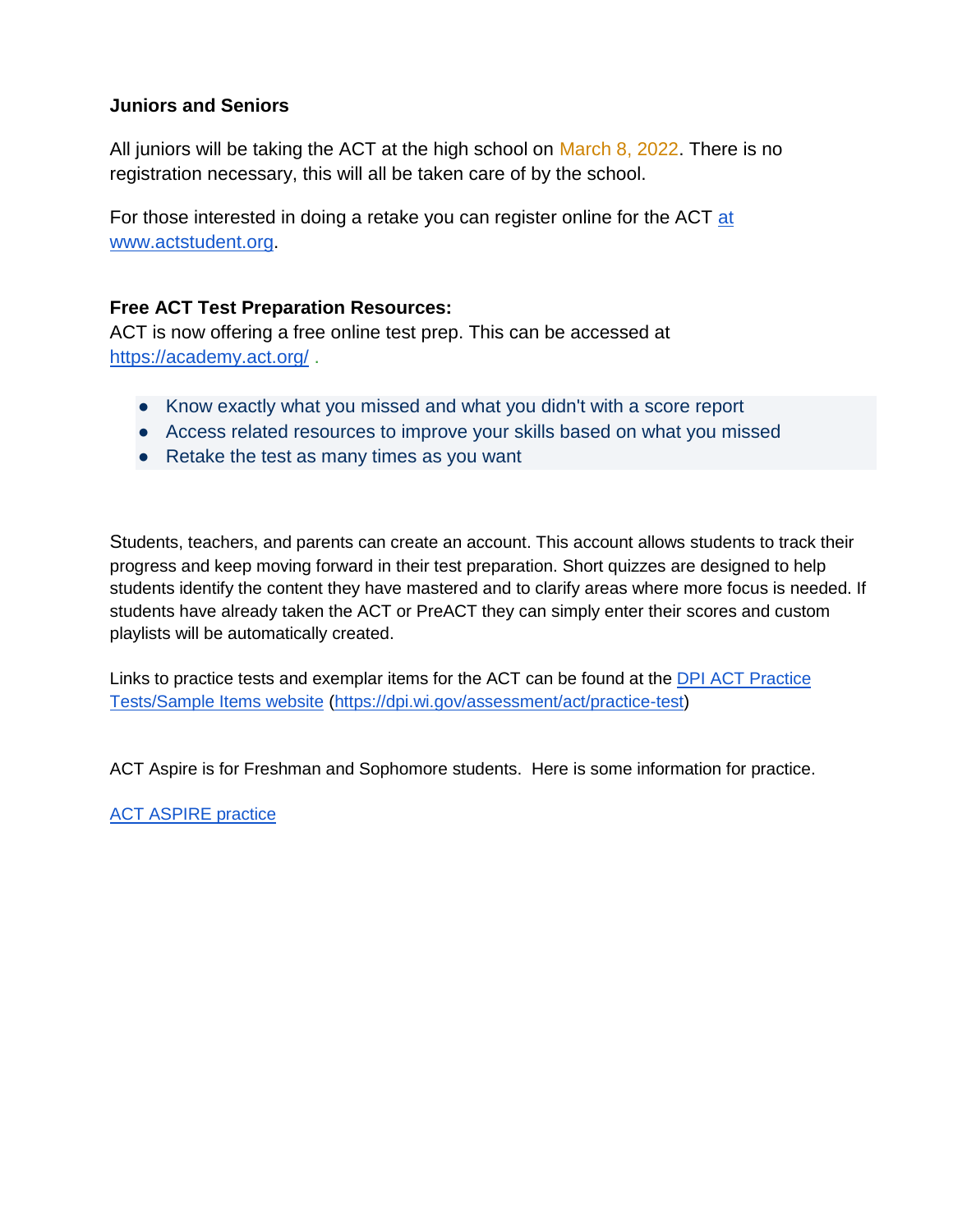# **ACT High School Assessments** 2021-22 Information for Families

### **What are the ACT High School Assessments?**



ACT, Inc. has provided testing services for more than 50 years. Their assessments have evolved to reflect the nation's view of education to embrace lifelong learning and prepare students to be college and career ready after high school graduation. The Wisconsin Department of Public Instruction (DPI) contracted with ACT, Inc. starting with the 2014-15 fiscal year to

### **How are the test results used?**

All students in grades 9-11 will be given these assessments except for approximately 1% of students with significant cognitive disabilities who will be tested with an alternate assessment. This system of assessments will allow teachers to measure a student's growth throughout high

comprehensively assess Wisconsin high school students:

• 9th and 10th grade students will take the

**ACT Aspire®** assessment in the spring. • 11th grade students will take **The ACT®**  with writing in the spring.

#### **The ACT Aspire®**

school.

ACT Aspire assesses student readiness in English, mathematics, reading, science, and writing.

#### **The ACT® with writing**

The ACT with writing consists of four multiple choice tests: English, Mathematics, Reading, and Science; and a 40-minute essay test that measures student writing skills.

DPI will also use The ACT**®** with writing for the high school accountability measure in order to determine the extent to which schools and districts across the state meet proficiency standards.

### **What type of scores will be provided?**

**ACT Aspire®** scores are reported on a three digit scale. These scores will predict future ACT scores.

**The ACT ® with writing** scores range from 1 to 36 for each of the subtests and one overall score called a composite. Students will also receive a writing score ranging from 2 to 12. Scores can be used by students for college

admission, scholarships, course placement, and NCAA eligibility. Students have the option to send their scores to up to four colleges free of charge, complete a voluntary pre-test survey, and opt-in to having ACT provide their information to colleges, universities, financial aid and scholarship agencies, and organizations that provide educational programs.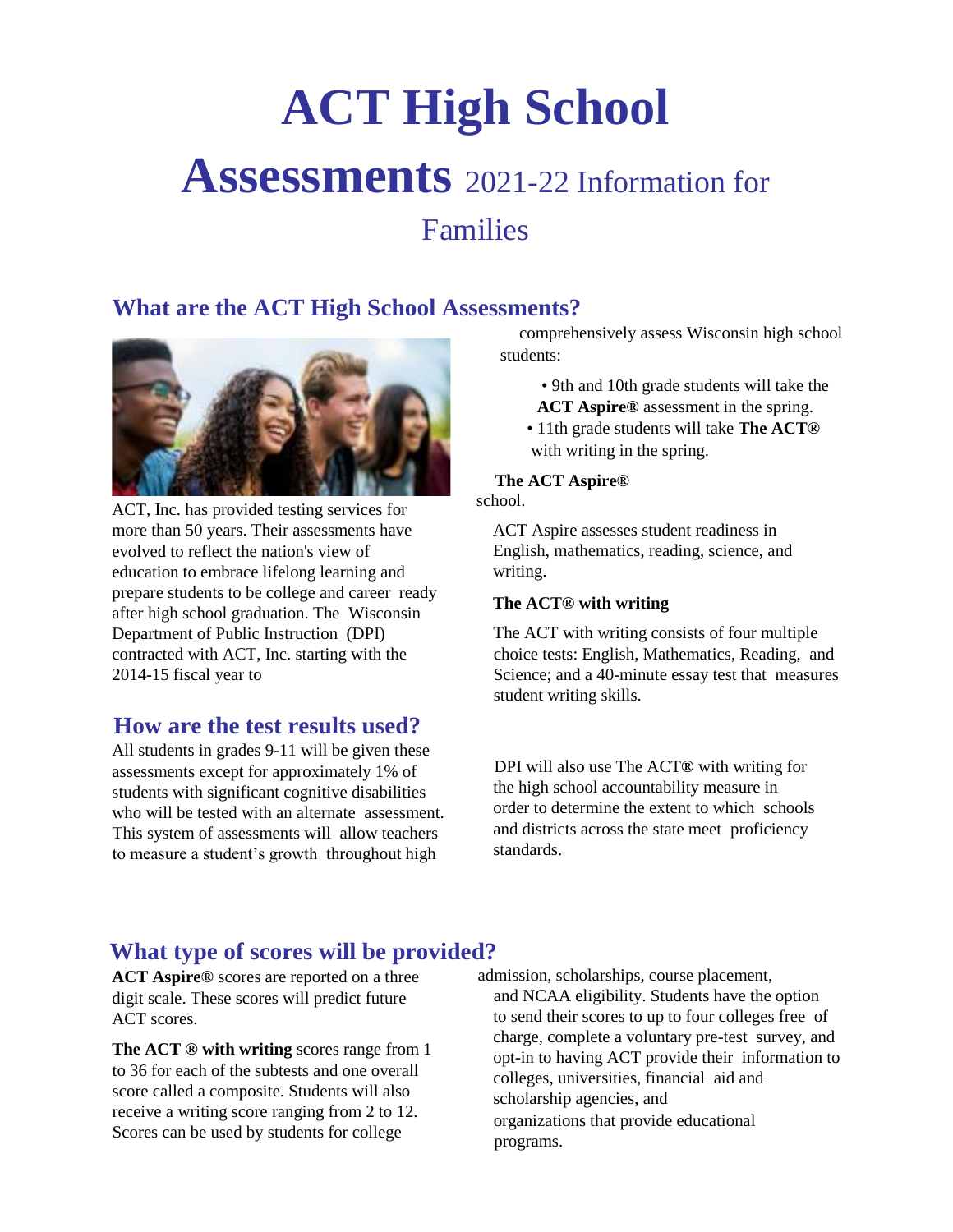Each ACT score will fall in one of four Wisconsin performance levels:

- **Advanced**  Student demonstrates **thorough**  understanding of and ability to apply the knowledge and skills for their grade level that are associated with college content-readiness.
- **Proficient**  Student demonstrates **adequate**  understanding of and ability to apply the knowledge and skills for their grade level that are associated with college content-readiness.
- **Basic**  Student demonstrates **partial**  understanding of and ability to apply the knowledge and skills for their grade level that are associated with college content readiness.
- **Below Basic**  Student demonstrates **minimal**  understanding of and ability to apply the knowledge and skills for their grade level that are associated with college content-readiness.

### **What learning standards do the ACT High School Assessments measure?**

ACT and DPI work together to ensure that the ACT assessments measure what students have learned through the Wisconsin Academic Standards. Students taught to the Wisconsin Academic Standards should be well prepared to be successful with the ACT assessments.

The Wisconsin Academic Standards define the knowledge and skills students should take away from their K-12 schooling to be successfully prepared for postsecondary and

career opportunities. The Wisconsin Academic Standards are available at http://dpi.wi.gov/standards.



**Where can I find sample or practice test questions?** Practice tests and sample test questions are available from ACT. Actual test questions are not released.

- **ACT Aspire ®**: https://www.act.org/content/act/en/prod ucts-and-services/act-aspire/about-act aspire/exemplaritems.html
- **The ACT®** with writing practice test: http://www.act.org/content/dam/act/unse cured/documents/Preparing-for-the ACT.pdf
- The ACT® sample writing prompts: http://www.act.org/content/act/en/produ cts-and-services/theact/test

preparation/writing-sample-essays.html

• Preparing for The ACT® Test Taken Online: https://www.act.org/content/dam/act/sec ured/documents/Preparing-for-Online.pdf

For more information about the ACT High School Assessments contact the Office of Educational Accountability at

osamail@dpi.wi.gov or visit https://dpi.wi.gov/assessment/act/high school-assessments.

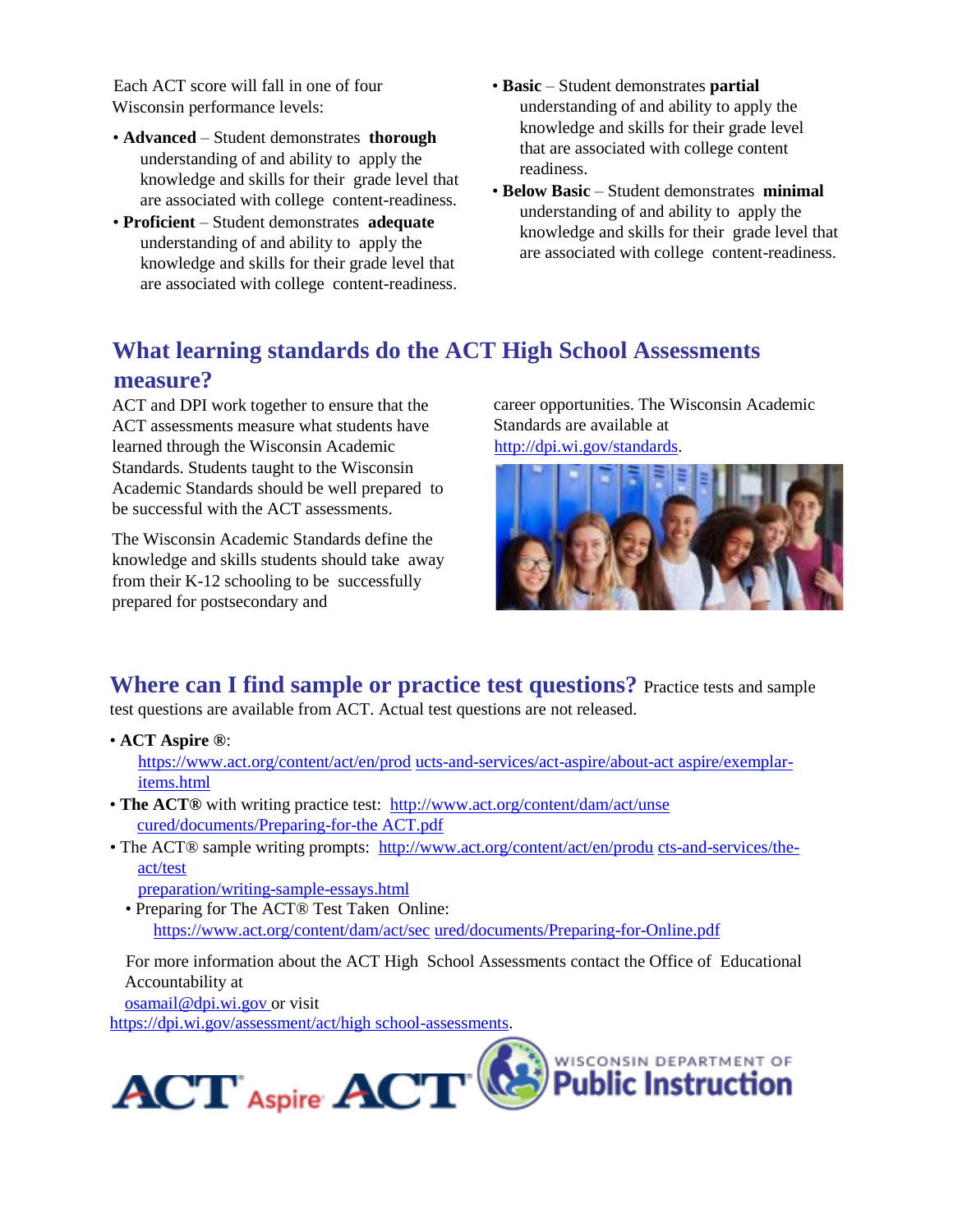

# **Forward Exam**

# 2021-22 Information for Families

# **What is the Wisconsin Forward Exam?**

The Wisconsin Forward Exam is designed to gauge how well students are doing in relation to the Wisconsin Academic Standards. These standards outline what students should know and be able to do in order to be college and career ready. The Forward Exam is administered online in the spring of each school year for students in:

- grades 3-8 in English language arts (ELA) and mathematics,
- grades 4 and 8 in science, and
- grades 4, 8, and 10 in social studies. Accommodations and supports for students with disabilities and English learners are built into

### **What does this mean for my child?**

The Forward Exam is a summative assessment that gauges your child's achievement in the content areas tested in relation to grade-level standards. It provides a broad measure of

the system so that the progress of students can be accurately measured.



achievement that should be used along with local measures such as report cards, school wide assessments, and other information about your child's progress in school.

## **When does the Forward Exam take place?**

The Forward Exam will be given in schools between March 21 and April 29, 2022. Schools are permitted to select their own testing dates within this window.



The estimated time for test administration in each grade is approximately:

- 130 minutes for ELA,
- 90-115 minutes for mathematics. •
- 105 minutes for science, and
- 70 minutes for social studies.

These estimated times are for the purpose of scheduling, as **the Forward Exam is not a timed test.** It is important to note that students may take more time or less time to complete the test based on effort and ability levels.